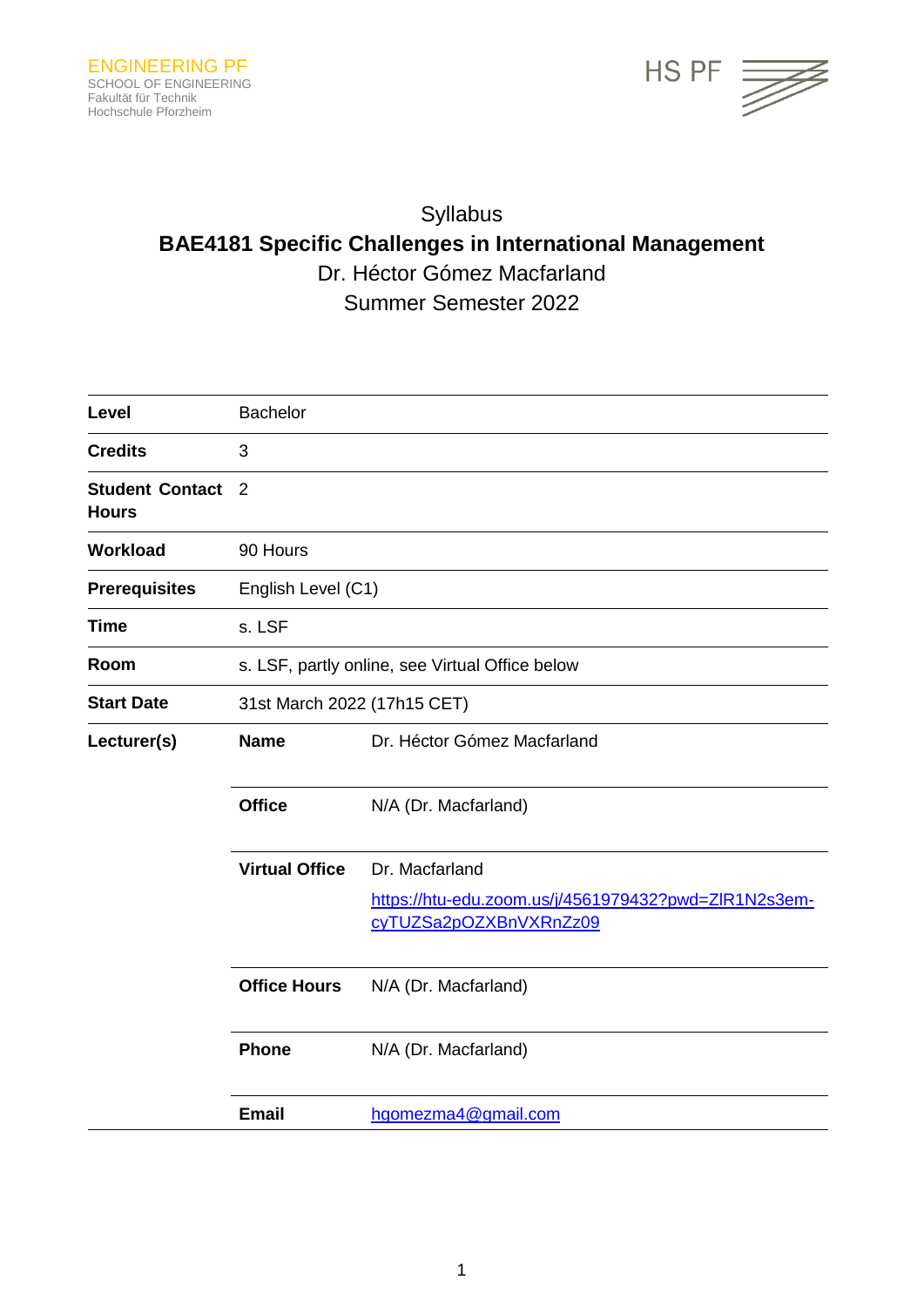# **Summary**

This course provides a well-structured platform for students to learn about international management with a focus on specific aspects of industrial / engineering companies.

### **Outline of the Course**

- Business Analysis in the international context
- International value chain
- International markets and market entries
- Strategic considerations in international business operations

# **Course Intended Learning Outcomes and their Contribution to Program Intended Learning Outcomes / Program Goals**

| LO  | Learning outcome                                                                                                                                                                                                                                  | <b>Contribution</b>                                                                                                                                      |  |
|-----|---------------------------------------------------------------------------------------------------------------------------------------------------------------------------------------------------------------------------------------------------|----------------------------------------------------------------------------------------------------------------------------------------------------------|--|
| 1.3 | Students can analyse current issues in international management<br>and engineering from a business perspective and integrate this<br>perspective into the solution of specific current issues.                                                    | Through use of case studies and updat-<br>ing of cases students can see develop-<br>ments in business environments.                                      |  |
| 1.4 | Students can analyse current issues in international management<br>and engineering from an economic perspective and integrate this<br>perspective into the solution of specific current issues.                                                   | Through use of case studies and updat-<br>ing of cases students can see develop-<br>ments in business environments.                                      |  |
| 2.1 | Students use current computer programs to analyse current issues<br>in international management and engineering from an economic<br>perspective and are able to integrate this perspective into the so-<br>lution of specific                     | For updating the case studies more<br>background research on the cases<br>needs to be conducted. Students will<br>hence use databases and library tools. |  |
| 2.2 | Students use current information systems to analyse current is-<br>sues in international management and engineering from an eco-<br>nomic perspective and are able to integrate this perspective into<br>the solution of specific current issues. | For updating the case studies more<br>background research on the cases<br>needs to be conducted. Students will<br>hence use databases and library tools. |  |
| 3.1 | Students work on current issues and specific cases in international<br>management and engineering and are able to apply their analytical<br>and critical thinking skills to specific current issues.                                              | The extrapolation of known theoretical<br>models to the cases and their develop-<br>ment assist students develop their ana-<br>lytical skills.           |  |
| 4.1 | Students are aware of ethical issues in international management<br>and engineering and include ethical thinking in their analysis, prob-<br>lem solving and implementation of solutions.                                                         | Ethical considerations are part of case<br>studies presented and are discussed in<br>class.                                                              |  |
| 7.1 | Students are able to develop practically viable solutions for current<br>issues and challenges in international management and engineer-<br>ing on the basis of well-founded theories, methods and tools.                                         | The merger of theory and industry-<br>based cases enables students to find<br>solutions to problems inherent to some<br>of the cases presented.          |  |
| 7.2 | Students are able to apply their analytical and critical thinking skills<br>to develop practically viable solutions for current issues and chal-<br>lenges in international management and engineering.                                           | The research on the cases presented<br>exposed students to possible solutions<br>and attempts to such solutions.                                         |  |
| 7.3 | Students display their ability to work out and implement practically<br>viable solutions for current issues and specific cases in interna-<br>tional management and engineering.                                                                  | The cases studies presented allow stu-<br>dents to make concrete suggestions for<br>the sample companies discussed in the<br>cases.                      |  |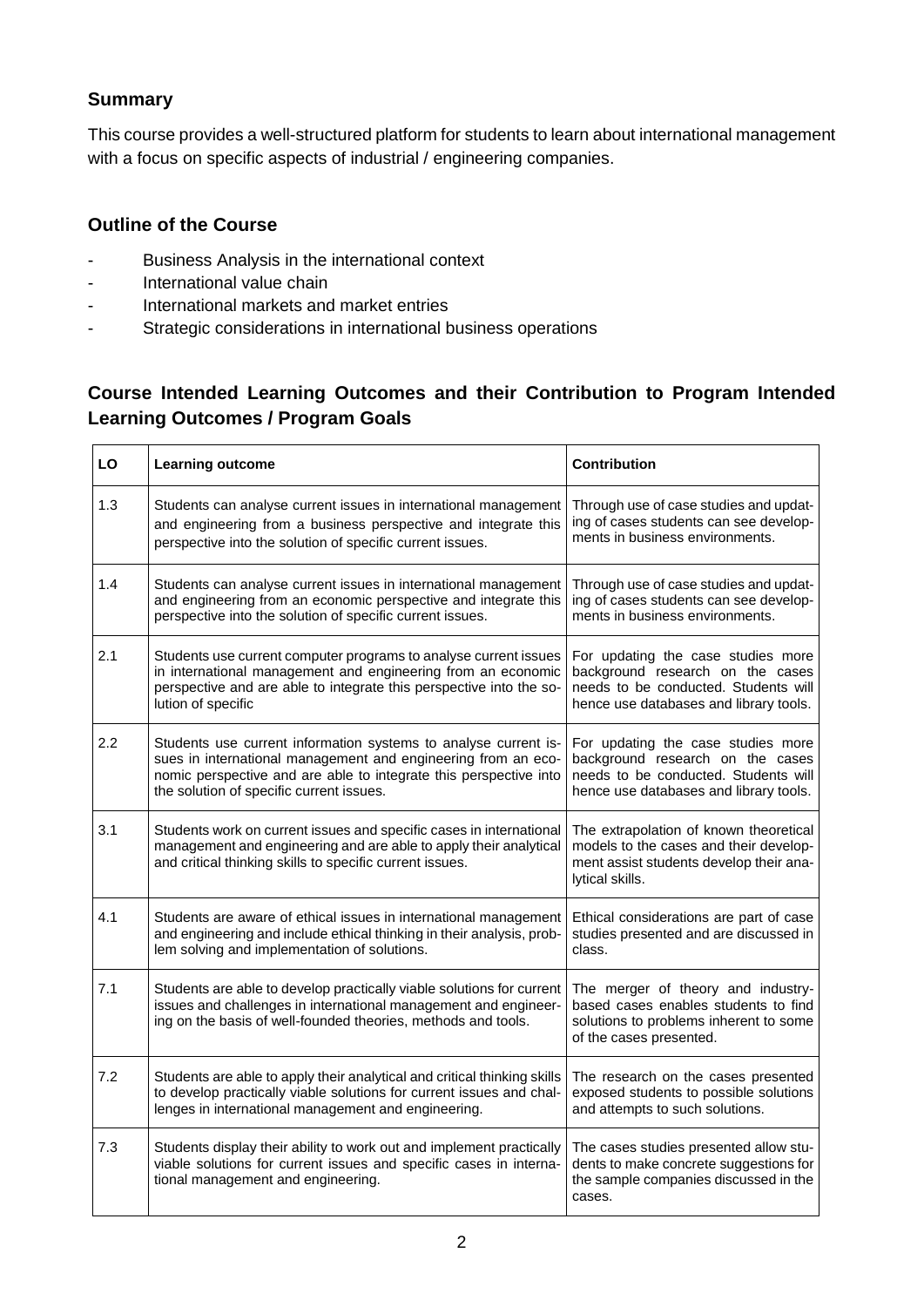# **Teaching and Learning Approach**

This course is an interactive lecture which is based on problem-based learning and case study methods. To participate fully in class, students are expected to attend classes, read the assigned literature / cases and prepare respective presentations fostering guided in-class discussion. Current topics regarding International Management per se will be discussed.

### **Literature and Course Materials**

Course Materials for this course will be available via e-learning, and will be uploaded during the semester. The materials includes:

- Class handouts / PowerPoint slides.
- Allocated assignments and information materials.

Book:

Martin, L. (ed): International Business Development. Springer, 2021. This book includes contributions from various authors, including Professors from HS Pforzheim.

# **Students are to make sure to check the E-learning system regularly for updates!**

#### **Assessment**

During the Semester students will be grouped (groups of 2) and asked to prepare:

- 20-30 min presentation
- Essay (not more than 800 words)

based on a given case study. The allocation of students per group will be published separately.

The case study material will be made available 2 weeks prior the allocated time slot for the expected presentations. Within the case study materials particular assignments are given. Students are to present on the given day and time, as per time schedule. This time schedule will be published simultaneously with the group allocation done.

The group work, with its two components, will be evaluated by the lecturer.

#### Criteria for marking – Presentation:

- **-** Quality of presentation (insights gained, critical evaluation, development of case material)
- **-** Quality of presentation format (clear line of thought, structure)
- **-** Contextualization of case study in wider International Management field (e.g. lectures)
- **-** Novel ideas gained and presented

#### Criteria for marking – Essay:

- **-** Structure
- **-** Critical appraisal of case study and its development
- **-** Extrapolation of key insights gained

Respective materials, i.e. presentation and essay, are to be handed in on the day of the presentation. The presentation and essay will weigh equal towards the Final Mark.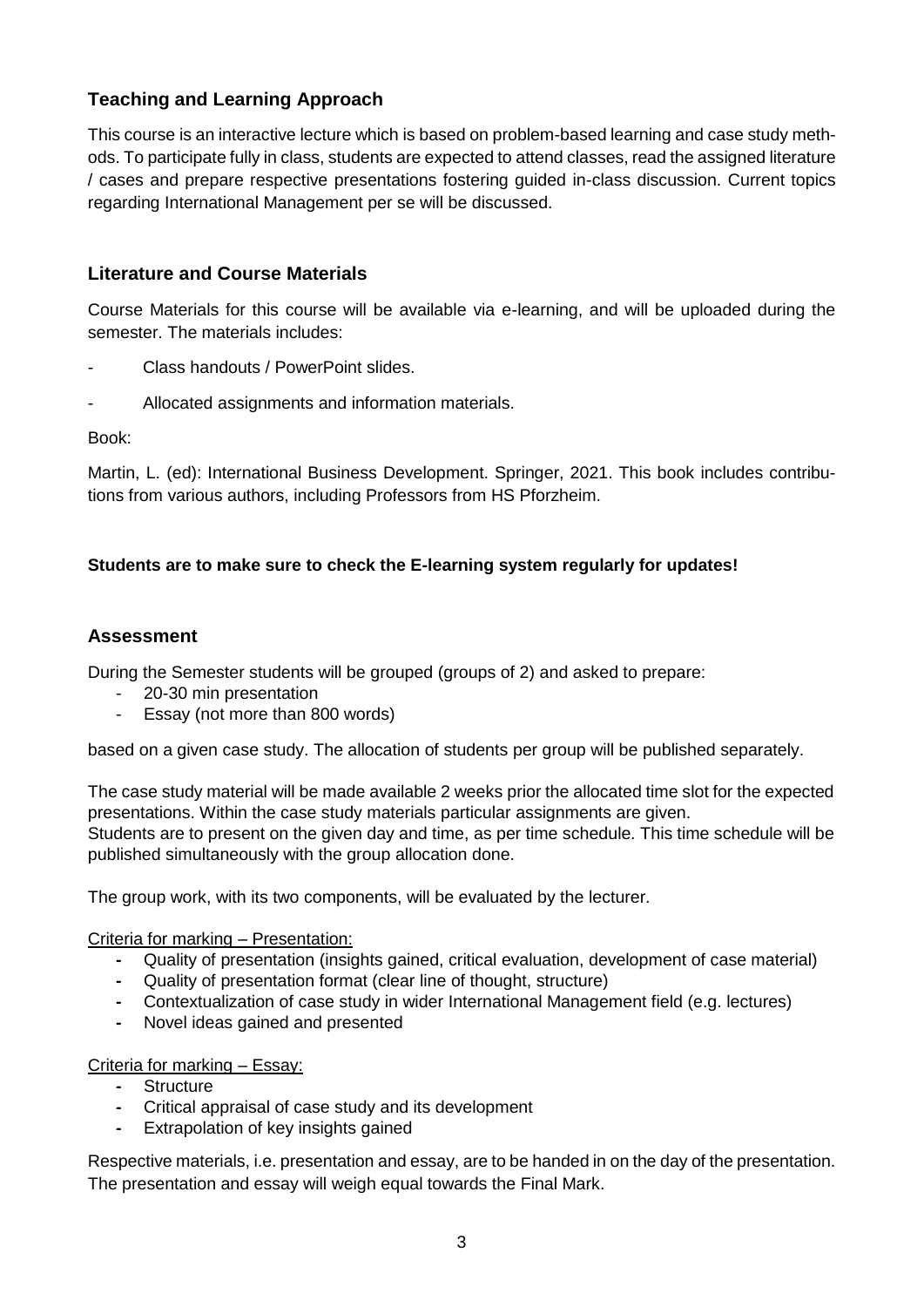#### **Grading:**

Students will receive gradings based on exam results and the course. The given gradings represent:

| 'Sehr gut'     | represents exceptional work, far above average.                   |
|----------------|-------------------------------------------------------------------|
| 'Gut'          | represents good work, above average.                              |
| 'Befriedigend' | represents average work.                                          |
| 'Ausreichend'  | represents below average work with considerable shortcomings.     |
| 'Mangelhaft'   | is work in the wrong direction or with unacceptable shortcomings. |

### **Schedule**

| <b>Hector Gomez Macfarland</b> |            |               | WI / INT, 7. Sem                 |            |
|--------------------------------|------------|---------------|----------------------------------|------------|
|                                |            |               |                                  |            |
| Thursday                       | 31th March | 17h15 - 18h45 | <b>Specific Challenges in IM</b> | online     |
| Friday                         | 1st April  | 15h30 - 17h00 | <b>Specific Challenges in IM</b> | online     |
| Friday                         | 1st April  | 17h15 - 18h45 | <b>Specific Challenges in IM</b> | online     |
| Thursday                       | 7th April  | 17h15 - 18h45 | <b>Specific Challenges in IM</b> | online     |
| Thursday                       | 28th April | 17h15 - 18h45 | <b>Specific Challenges in IM</b> | online     |
| Wednesday                      | 4th May    | 15h30 - 17h00 | <b>Specific Challenges in IM</b> | Hochschule |
| Thursday                       | 5th May    | 8h00 - 9h30   | <b>Specific Challenges in IM</b> | Hochschule |
| Thursday                       | 5th May    | 13h45 - 15h15 | <b>Specific Challenges in IM</b> | Hochschule |
| Thursday                       | 12th May   | 11h30 - 13h00 | <b>Specific Challenges in IM</b> | Hochschule |
| Thursday                       | 12th May   | 13h45 - 15h15 | <b>Specific Challenges in IM</b> | Hochschule |
| Thursday                       | 19th May   | 13h45 - 15h15 | <b>Specific Challenges in IM</b> | Hochschule |
| Thursday                       | 19th May   | 15h30 - 17h00 | <b>Specific Challenges in IM</b> | Hochschule |
| Thursday                       | 19th May   | 17h15 - 18h45 | <b>Specific Challenges in IM</b> | Hochschule |
| Thursday                       | 19th May   | 19h00 - 20h30 | <b>Specific Challenges in IM</b> | Hochschule |

# **Academic Integrity and Student Responsibility**

N/A

# **Code of Conduct for Students**

[Link to the Code of Conduct for online Teaching](https://e-campus.hs-pforzheim.de/business_pf/digital_learning_tools_links)

# **Teaching Philosophy**

Please do not hesitate to contact the lecturers in case you have any questions regarding the course. You are welcome to make suggestions regarding the course.

### **Additional Information**

**Language:** English